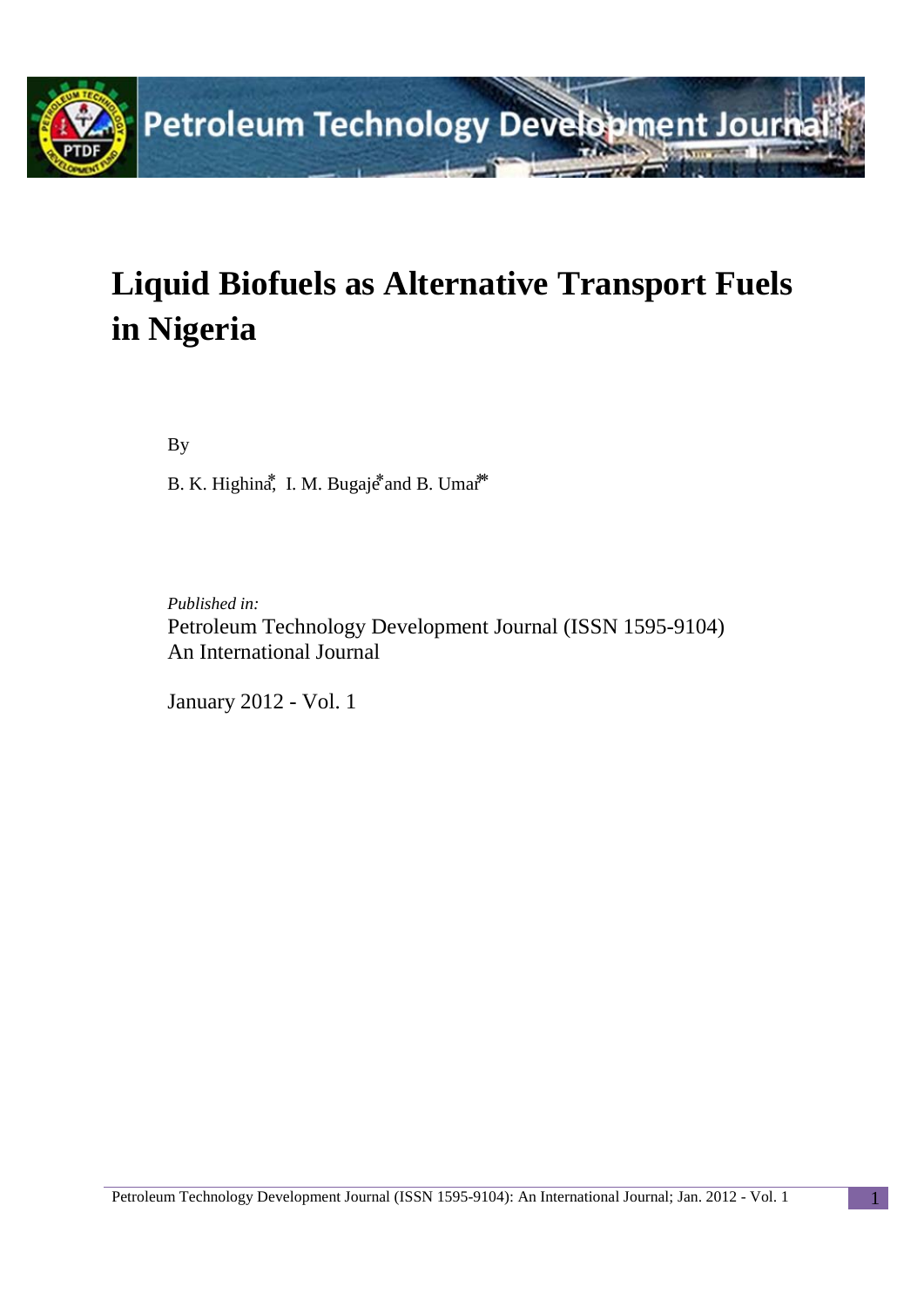#### *Abstract*

*This paper examines the potentials of liquid biofuels as alternative transport fuel in Nigeria. The transport sector of Nigeria's economy is probably the most vulnerable sector, as it responds very sensitively to rises in prices of conventional fuels, most of which are today imported into the country, though ironically, Nigeria is the sixth largest exporter of crude oil. This has necessitated the search for renewable, sustainable and environmentally friendly energy resources. This paper compares fossil fuels and liquid biofuels in terms of availability of raw materials, methods of production, fuel properties and associated environmental impacts in the Nigerian context. It concludes that liquid biofuels should, baring the problems of availability, be preferred to fossil fuels for powering the transport sector in the country.* 

*Keywords: Liquid Biofuels, Alternative Transport fuels*

#### **Introduction**

<u>.</u>

Biofuels can be defined as fuels produced from agricultural resources. They can be produced from agricultural and forest products and the biodegradable portion of industrial and municipal waste. Research and development efforts in the area of renewable liquid fuels to supplement/substitute petroleum fuels focus on two major fuels: bioethanol which could be made from crop grains or sugarcane and biodiesel produced from vegetable oils and animal  $\text{fats}^{1,2,3}$  $\text{fats}^{1,2,3}$  $\text{fats}^{1,2,3}$  $\text{fats}^{1,2,3}$  $\text{fats}^{1,2,3}$  $\text{fats}^{1,2,3}$ . Our focus in this work is on bioethanol and biodiesel which could be used as sources of power for cars, trucks and aircraft. These two presently account for more than 95 percent of global biofuels usage<sup>[4](#page-1-3)</sup>. The use of liquid biofuels as alternative transportation fuels constitutes one of the few options for reducing Nigeria's reliance on fossil fuel.

Biofuels, as alternative renewable energy resources, have received considerable attention in the recent past. German Engineer Rudolf Diesel's first eponymous engine in 1896 was run using peanut oil and was demonstrated at the 1901 Paris Exposition. Henry Ford, one of the pioneer automobile manufacturers, designed his first car model to run on ethanol. These visionary inventors expected that their new inventions would run on fuels derived from plants, but cheap petroleum proved more popular at the beginning of the  $20<sup>th</sup>$  century<sup>[5](#page-1-4)</sup>. The oil crises of the 1970s, however, rekindled interest in the use of renewable fuels and the following main factors have sustained this interest to date:

<span id="page-1-0"></span><sup>⃰</sup> Department of Chemical Engineering, University of Maiduguri, Borno State, Nigeria.

<sup>⃰ ⃰</sup> Department of Agricultural and Water Resources Engineering, University of Maiduguri, Borno State, Nigeria.

<sup>&</sup>lt;sup>1</sup> Bugaje, I.M. (2006). Renewable Energy for Sustainable Development in Africa: a Review. Renewable and Sustainable Energy Review, vol. 10(6), p. 603 – 612.

<span id="page-1-1"></span> $2^{2}$  Bobboi, U., Usman A.M. and Kwanyo, U.A. (2006). Advances in biodiesel production, use and quality assessment. University of Maiduguri Faculty of Engineering Seminar Series, vol. 4(1), p. 1 – 10.

<span id="page-1-2"></span> $3$  Ngala, G.M., Abdulrahim A.T. and Usman M.L. (2006). Developments in bioethanol production, uses and its potential as an alternative fuel in developing countries. University of Maiduguri Faculty of Engineering Seminar Series , Vol.4(1):  $p. 11 - 19$ .

<span id="page-1-3"></span><sup>&</sup>lt;sup>4</sup> Bugaje, I.M. and Mohammed I.A. (2008). Biofuels Production for Transport Sector in Nigeria. International Journal of Development Studies ,Vol.3,No 2 p.36-39<br><sup>5</sup> Goering, C. E., Schwab A. W., Daugherty M. J., Pryde E. H., Heakin A. J. (1982) Fuel properties of eleven

<span id="page-1-4"></span>vegetable oils, Transactions of the SAE,  $25(6)$ , p.  $1472 - 1477$ , 1483.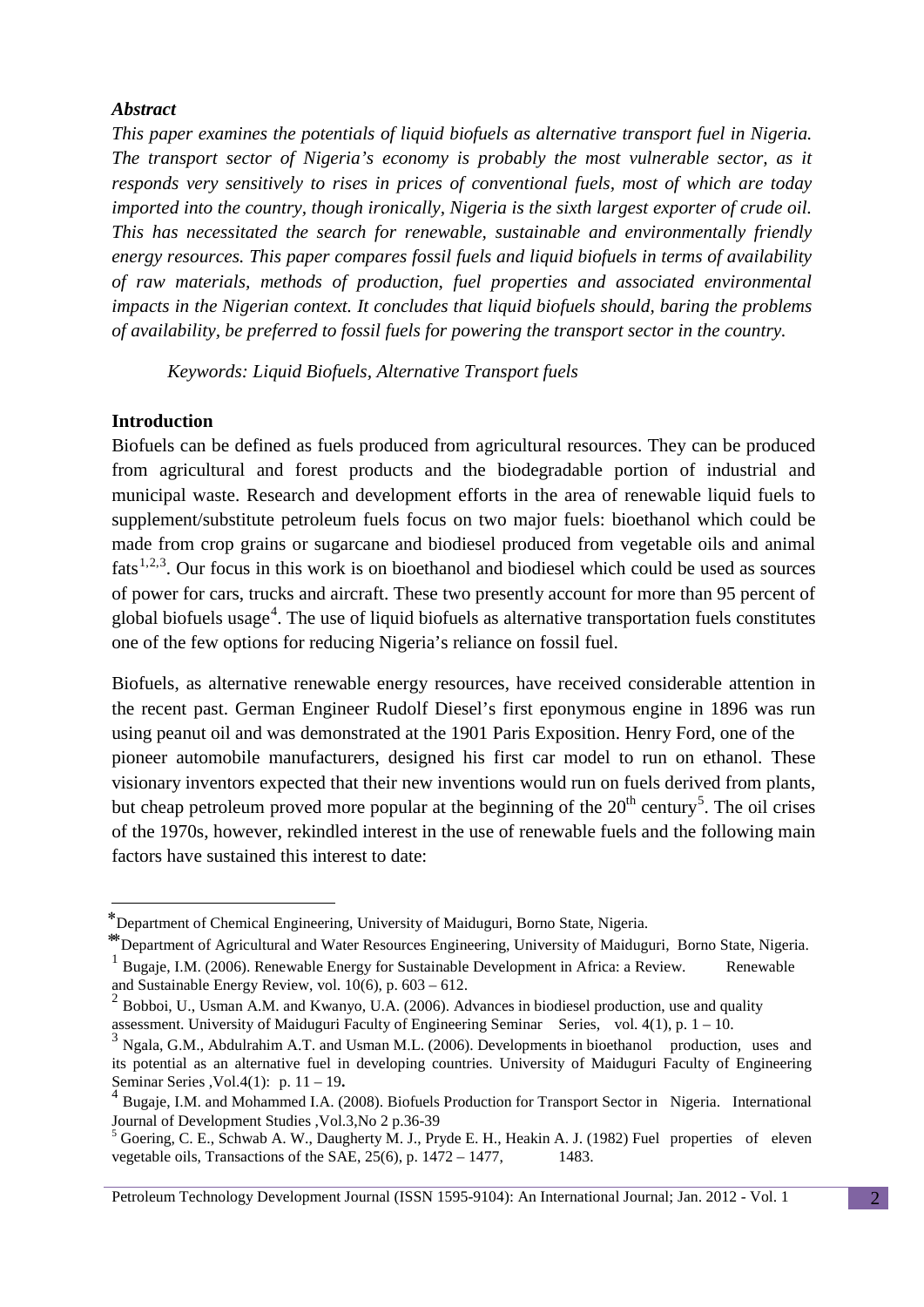- i. Prices of petroleum products have been on the increase since the oil crises<sup>[6](#page-2-0)</sup>.
- ii. Uncertainties in oil supplies due to political instability and conflicts in some oil producing areas of the world<sup>[7,](#page-2-1)[8](#page-2-2)</sup>. producing areas of the world<sup> $\prime$ ,8</sup>.<br>iii. Growing anxiety over the future security of the world's supply of crude oil<sup>[9](#page-2-3)</sup>.
- 

The purpose of this study is to examine the technical potentials of biofuels in reducing reliance on petroleum products for transportation, principally in automobiles as alternative transport fuel in Nigeria.

Biomass resources are abundant in Nigeria, but as feedstock for transportation fuels they have constraints and implications for environmental protection. Biomass is a renewable resource that can also offer net  $CO<sub>2</sub>$  benefits because living plants take up  $CO<sub>2</sub>$  through the process of photosynthesis. Although biomass can be produced continuously over a long term, the amount that can be `produced at a given time is limited by the availability of the natural resources that support biomass production<sup>[10](#page-2-4),[11,](#page-2-5)[12](#page-2-6)</sup>. Most arable land in Nigeria is already being used for food, feed, and fiber production. Although the technologies for producing fuels from plant sugar and starch are known and used commercially, the technologies for producing fuels from lignocelluloses feedstock have yet to be demonstrated on a commercial scale  $^{13,14}$  $^{13,14}$  $^{13,14}$  $^{13,14}$ . There has been growing worldwide interest in biofuels as renewable sources of energy to substitute for petroleum-derived products. Unlike crude oil, feed stocks for biofuels – plants for ethanol and animal fats for biodiesel – are more uniformly dispersed, being available in every country, albeit in varying quantities and at different costs. Concerns over having to rely on a limited number of countries for crude oil supply and these countries' enormous market power also make biofuels attractive as a means of enhancing security of energy supply<sup>[15](#page-2-9)</sup>.

The bulk of current and future uses of biofuels target the transport sector whereby biofuels substitute for gasoline and diesel, either wholly or partially by blending with the petroleum products. Because the contribution of the transport sector to greenhouse gas (GHG) emissions will grow in the coming decades, substitution of gasoline and diesel with biofuels has the

<span id="page-2-0"></span> <sup>6</sup> EIA, (Energy Information Administration). 2009. Annual Energy Outlook 2008 with Projections to 2030. U.S. Department of Energy.

<span id="page-2-1"></span><sup>7</sup> Bobboi, U., Usman A.M. and Kwanyo, U.A. (2006). Advances in biodiesel production, use and quality assessment. University of Maiduguri Faculty of Engineering Seminar Series, vol. 4(1), p. 1 – 10.

<span id="page-2-2"></span><sup>&</sup>lt;sup>8</sup> Peterson, C. L., Wagner G. L., Auld D. L., (1983). Vegetable oil substitutes for diesel fuel, Transactions of the ASAE, 26(2), p. 322 - 327, p. 332.

<span id="page-2-3"></span><sup>&</sup>lt;sup>9</sup>USDA (2005). Synthetic diesel may play a significant role as renewable fuel in Germany. Production Estimates and Crop Assessment Division.<br><sup>10</sup> Dayo, F.B. (2008). Clean Energy Investment in Nigeria. The Domestic Context.

<span id="page-2-4"></span>

<span id="page-2-5"></span><sup>&</sup>lt;sup>11</sup> Ololade, B.G. (2007). Biofuel-cassava-ethanol in Nigeria the investors Haven current issues and success factors. Being papers presented at the 2007 international fuel ethanol workshop and Expo , USA.

<span id="page-2-6"></span><sup>&</sup>lt;sup>12</sup> EBB, (2005). Biodiesel production statistics for 2004, European Biodiesel Board, Available at:

<span id="page-2-7"></span>http://www.ebb-eu.org/stats.php., 2005.<br><sup>13</sup> Kallivroussis, L., Natsis A., Papadakis G. (2002). *The energy balance of sunflower production for biodiesel in*<br>*Greece*, Biosystems Engineering, 81(3), p. 347 – 354

<span id="page-2-8"></span><sup>&</sup>lt;sup>14</sup> Ricards, I. R., (2005). Energy balances in the growth of oilseed rape for biodiesel and of wheat for bioethanol, Levington Agriculture Report, 2000, Available at: www.org/net/com.

<span id="page-2-9"></span><sup>&</sup>lt;sup>15</sup> Bugaje, I.M. and Mohammed I.A. (2007). Biofuels as Petroleum Extender: Prospects and Challenges in Nigeria. Petroleum Training Journal, vol. 4, p. 11 – 21.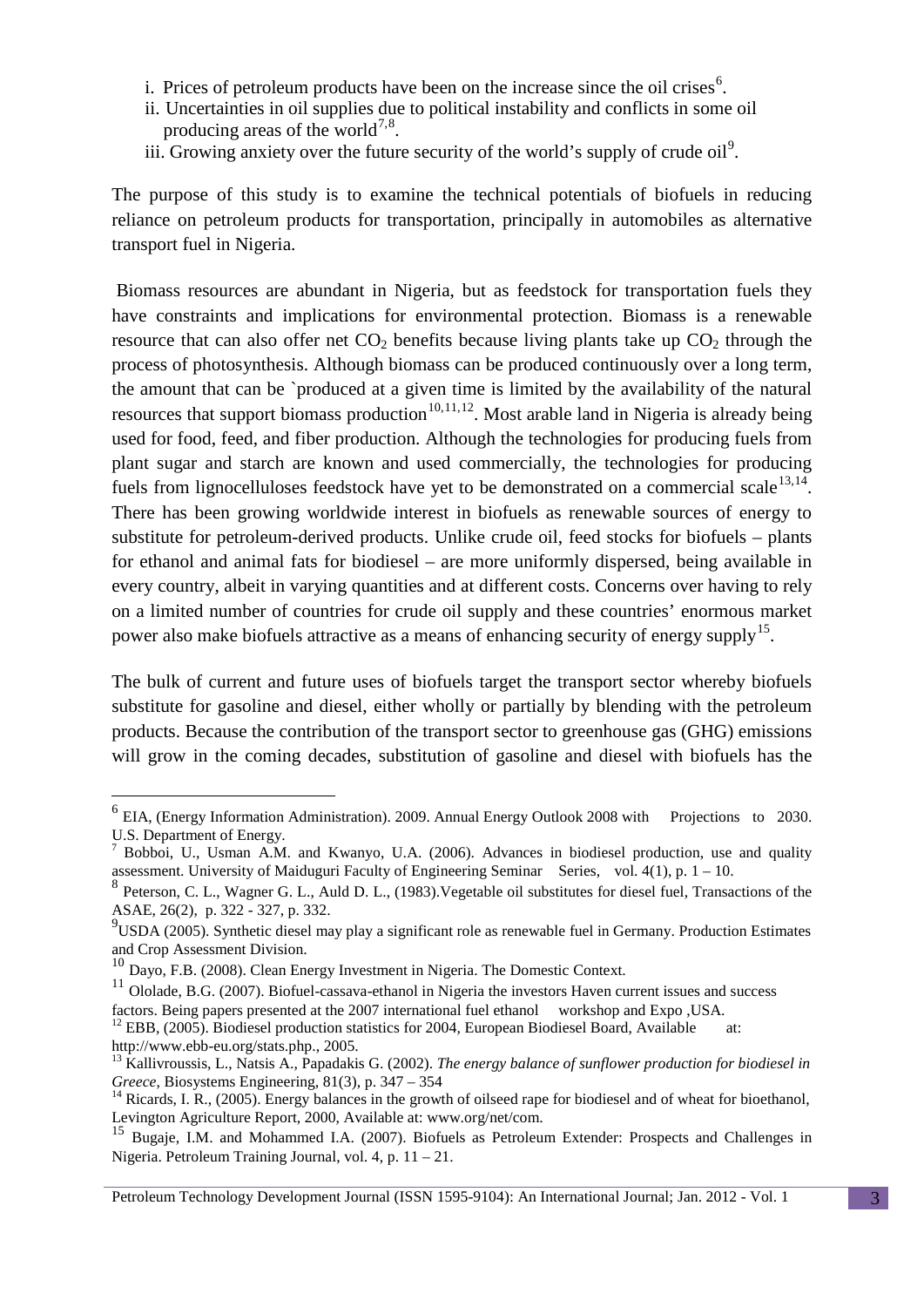added advantage of addressing global climate change<sup>16</sup>. In industrialised countries, the amount of feedstock available at reasonable prices that can be used for biofuel production using technologies that are commercially available today is relatively small compared to petroleum imports. The situation will change if biofuels from agricultural residues, energy crops, wastes (forestry, mill, municipal), and other feed stocks become commercially viable $17,18$  $17,18$ . Ethanol is the most commonly used biofuel to substitute for gasoline, and biodiesel to substitute for diesel. Both Ethanol and biodiesel contain oxygen and their combustion results in lower exhaust emissions as well as reduced quantities of harmful pollutants. The production and use of ethanol is much more common than for biodiesel at the present time, largely due to the lower cost of production of ethanol from biomass<sup>19</sup>.

## **Uses of Biofuels**

The most prevalent use of biofuels is as fuel for automobiles. Ethanol is used primarily in spark-ignition engine vehicles. The amount of ethanol generally ranges from 5% blended with gasoline to 100%. The ethanol added to gasoline needs to be free of water, or else a phase separation can occur between gasoline and water-ethanol. This is the reason why anhydrous ethanol is used in a gasoline-ethanol blend. Anhydrous ethanol is transported separately to terminals to minimize contact with water and typically blended into gasoline just before loading into trucks by splash blending, a process that requires no special equipment or temperature control. Gasoline containing 5 to 10 percent ethanol is the most common blend. Gasoline containing 85 percent ethanol is also used but to a much lesser extent.

Hydrous ethanol is used neat, that is, without addition of gasoline, in vehicles designed specifically for it. Because hydrous ethanol does not require complete dehydration, it is cheaper to manufacture than anhydrous ethanol. Brazil has the largest market for vehicles running on hydrous ethanol. Aside from vehicles manufactured to run on hydrous ethanol, flex-fuel vehicles in Brazil run on any mixture of a gasoline-ethanol blend and hydrous ethanol $^{20}$  $^{20}$  $^{20}$ .

Another application of ethanol is as a feedstock in the manufacture of ethers, most commonly ethyl tertiary-butyl ether (ETBE), an oxygenate with high blending octane used in gasoline. ETBE contains 44% ethanol. Ethanol from sugar beet in France is used primarily in the form

<span id="page-3-0"></span><sup>&</sup>lt;sup>16</sup> Bugaje, I.M. and Mohammed I.A. (2008). Biofuels Production for Transport Sector in Nigeria. International Journal of Development Studies ,Vol.3,No 2 p.36-39 <sup>17</sup> Shumaker, G. A., McKiossick J., Ferland C., Doherty B., (2005). *A study on the* feasibility of biodiesel

<span id="page-3-1"></span>production in Georgia, 2003, accessed 15 June 2005.

<span id="page-3-2"></span> $^{18}$  USDA, (2005). Synthetic diesel may play a significant role as renewable fuel in Germany. Production Estimates and Crop Assessment Division.<br><sup>19</sup> Kaufman, K. R., German T. J., Patt, Derry J. (1986) Field evaluation of sunflower oil/diesel fuel blends in

<span id="page-3-3"></span>diesel engines. Transactions of the ASAE,  $29(1)$ , p.  $2 - 9$ .

<span id="page-3-4"></span><sup>&</sup>lt;sup>20</sup> Bugaje, I.M. and Mohammed I.A. (2008). Biofuels Production for Transport Sector in Nigeria. International Journal of Development Studies ,Vol.3,No 2 p.36-39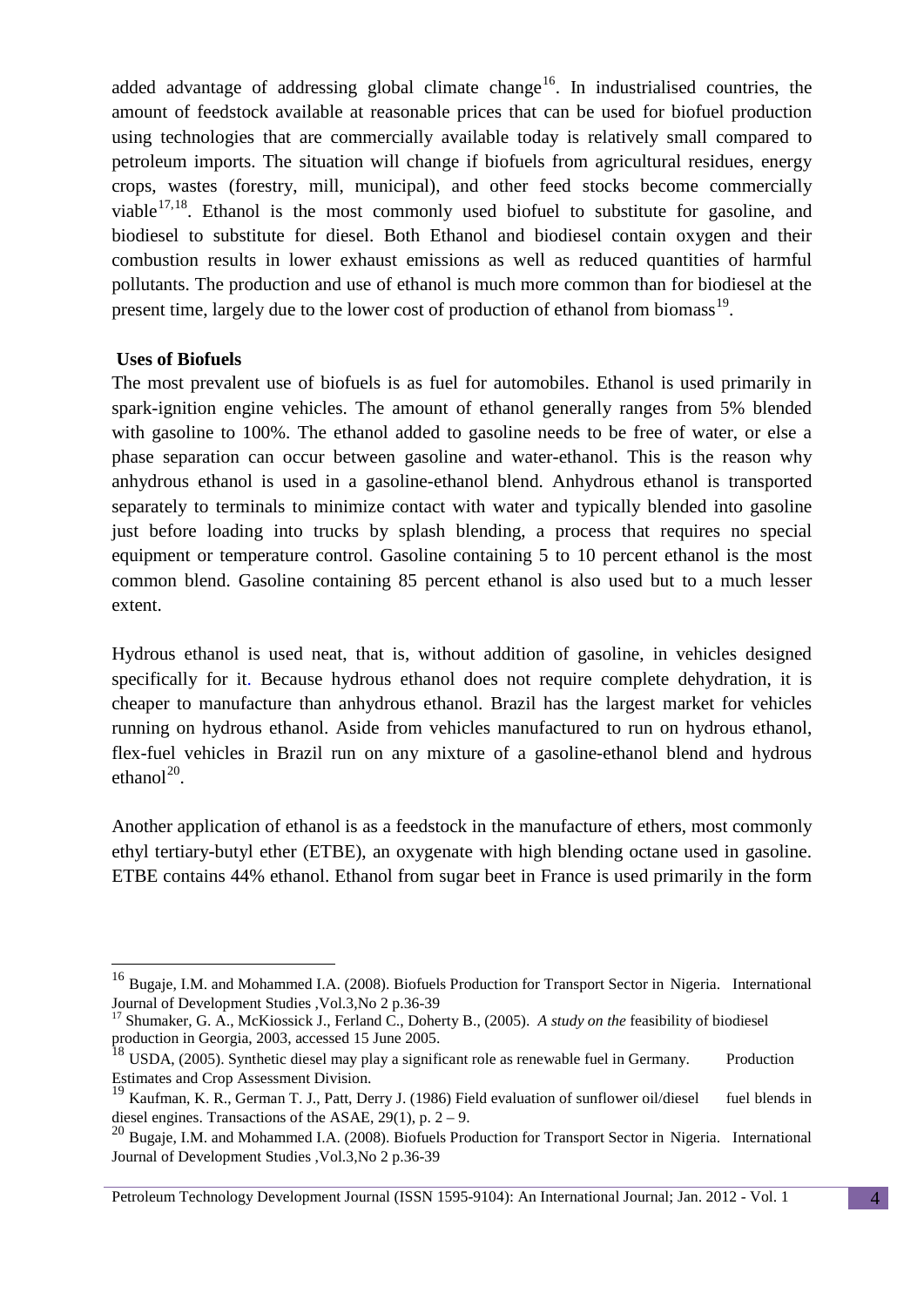of ETBE in gasoline<sup>21</sup>. Ethanol can also be blended into diesel. The blends are referred to as "e-diesel." E-diesel contains up to 15 percent ethanol by volume and an emulsifier, and is a micro-emulsion. As with gasoline-ethanol blends, e-diesel is prepared by splash blending. Biodiesel is used either neat (100%) or blended with diesel, typically ranging in proportion from 2 to 20%. Diesel containing up to 5% biodiesel is gaining popularity, and is accepted by automobile manufacturers $^{22}$  $^{22}$  $^{22}$ .

# **Feedstocks for Liquid Biofuels Production**

The biomass resources are generated from agriculture, and construction and municipal waste. There are great potentials in rural areas to support the production of biofuels in Nigeria. About 70% of the country's labour force resides in rural areas. This labour force can be trained and retrained to implement innovations arising from the biofuel industry<sup>23</sup>.

The land resources of Nigeria are presently is use as shown in Figure 1. Out of the total land area of 92.4 million hectares 79.4 million and 13.0 million hectares are occupied by land and water respectively. Agricultural land occupies 71.9 million hectares. This indicates a high potential for agricultural production, a considerable proportion of which can be applied as feedstock in biofuels manufacture.



Figure1. Nigeria land area usage.

<span id="page-4-0"></span> <sup>21</sup> Ortiz-Canavate, J. (1994). Characteristics of different types of gaseous and liquid biofuels and their energy balance. J. Agric. Engng Res., vol. 59, p. 231 – 238.<br><sup>22</sup> McDonnel, K. P., Ward S. M., Timoney D. J., (1995). Hot water degummed rapeseed oil as a fuel for diesel

<span id="page-4-1"></span>engines, J. Agric. Engng Res.,  $60$ , p.  $7 - 14$ .

<span id="page-4-2"></span><sup>&</sup>lt;sup>23</sup> Bugaje, I.M. and Mohammed I.A. (2008). Biofuels Production for Transport Sector in Nigeria. International Journal of Development Studies ,Vol.3,No 2 p.36-39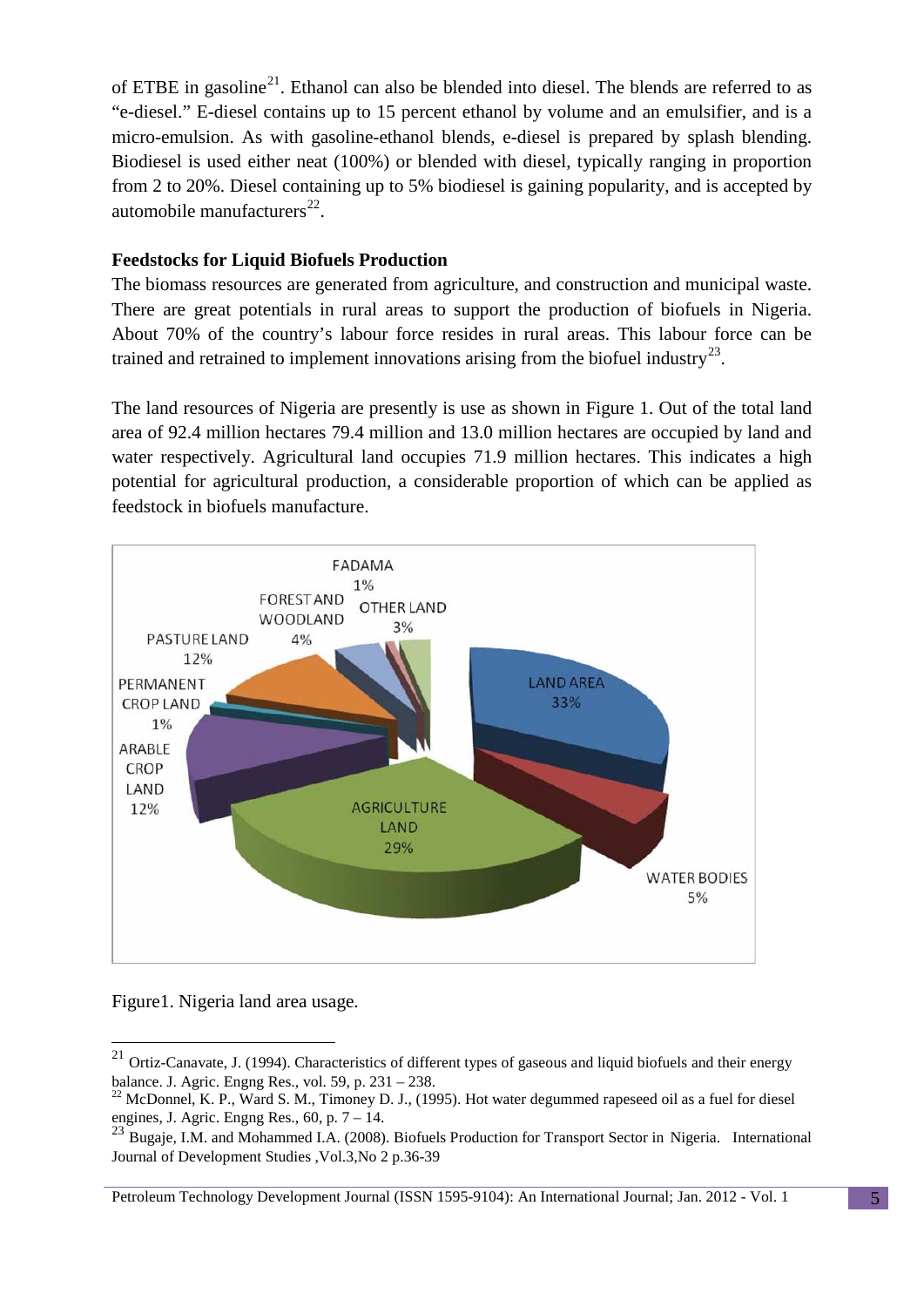Agricultural production, which is solely in rural areas, results in cassava, sugar cane, rice, maize, Jatropha seeds, and crop residue. In 2005, bio energy reserves/potentials of Nigeria stood at: fuel wood 13,071,464 hectares, animal waste 61 million tonnes per year, crop residue 8.3 million tonnes<sup>[24](#page-5-0)</sup>. Nigeria can conveniently engage in the production of biofuels given its cassava, sugar cane, rice, maize and sorghum output. More so, cassava production, has witnessed a phenomenal increase from 35.98 million metric tonnes in 1999 to about 44.693 million tonnes in 2004, a 24% increase in five years.

Table 1 shows the capacities of Nigeria's sugarcane plantations and mills. Per capita sugar consumption in Nigeria is estimated at 8kg. In the year 2000 the total import of sugar was put at 750,000 tonnes per annum and growing at the rate of 7%  $^{25}$  $^{25}$  $^{25}$ . Presently, Nigeria's sugar needs are met 100% by imports. The already established, now idle, sugarcane plantations, totalling 64,000 hectares could be put to immediate use to produce cane for bioethanol production.

| <b>COMPANY</b>                              | <b>AREA</b> | <b>PLANTED</b> | <b>LAND</b>         | <b>SUGAR</b>         |
|---------------------------------------------|-------------|----------------|---------------------|----------------------|
|                                             | (hectares)  |                | AVAILABLE(hectares) | <b>Metric Tonnes</b> |
| NISUCO, Bachita                             | 5,600       |                | 12,500              | 60,000               |
| <b>SUGAR</b><br><b>SAVANAH</b><br>Co. Numan | 4.500       |                | 29,000              | 100,000              |
| LAFIAI SUGAR Co.                            | 560         |                | 7,500               | 3,000                |
| <b>SUNTI SUGAR Co.</b>                      | 420         |                | 15,000              | 3,000                |
| Total                                       | 11,080      |                | 64,000              | 166,000              |

**Table 1: Capacities of Nigeria's sugar cane plantations and mills[26](#page-5-2)**

#### **Oil Seeds Production**

Production of biodiesel from oil seeds is potentially going to create a new window of opportunity for agriculture and at the same time mitigate GHG emissions and generate environmental benefits for agriculture herself. Biodiesel from edible oil seeds, such as palm oil and soya bean oil grown for traditional markets may prove too expensive for use as fuel and may bring about rising cost of food.

<span id="page-5-0"></span> <sup>24</sup> Dayo, F.B. (2008). Clean Energy Investment in Nigeria. The Domestic Context.

<span id="page-5-1"></span><sup>&</sup>lt;sup>25</sup> Bugaie, I.M. and Mohammed I.A. (2008). Biofuels Production for Transport Sector in Nigeria. International Journal of Development Studies ,Vol.3,No 2 p.36-39

<span id="page-5-2"></span><sup>26</sup> Bugaje, I.M. and Mohammed I.A. (2008). Biofuels Production for Transport Sector in Nigeria. International Journal of Development Studies ,Vol.3,No 2 p.36-39

Petroleum Technology Development Journal (ISSN 1595-9104): An International Journal; Jan. 2012 - Vol. 1 6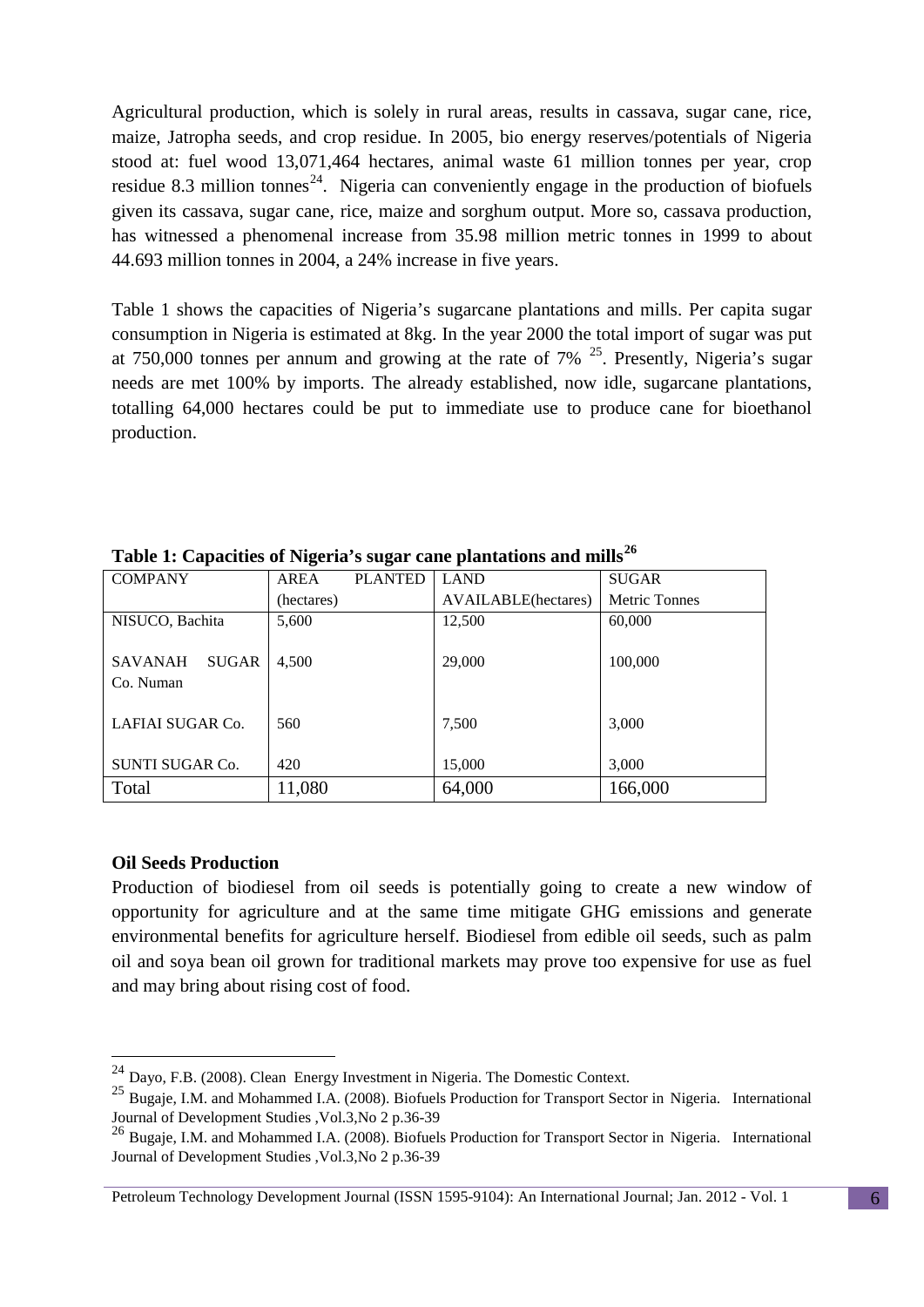Nigeria needs to develop the use of non-edible oils such as Castor and Jatropha as major non -edible raw materials for biodiesel production. Globally, Jatropha caucus is taking centre stage as the oil seed of choice in biodiesel production. In India, over 30% of the over 35 million litres per day of diesel consumption comes from biodiesel produced from Jatropha seeds<sup>27</sup>. Jatropha grows very well in Nigeria and is already planted by farmers but mainly for border demarcation of small farm land holdings. Castor also grows very well as a weed across the entire northern states of the Federation.

## **The Technologies of Biofuel Production**

In Nigeria, the biofuel industry is still at its infancy. Though policy guidelines are available at the NNPC for the development of the industry, few most ground breaking achievements have been made. The Kaduna State Government in 2007 set up a pilot plant for bioethanol production to demonstrate the technology and its viability using local design and materials. In Ahmadu Bello University, a pilot plant for biodiesel production has also been set  $up^{28}$  $up^{28}$  $up^{28}$ . Efforts elsewhere in the country have been limited to bench scale production of bioethanol and biodiesel from a number of feed stocks. There is need to move further from this and scale up for commercial production. Ethanol is produced from fermentation of sugars and biodiesel from the reaction of plant or animal oils with methanol. These processes are described below.

#### **Ethanol**

All processes for ethanol production involve fermentation of sugars to ethanol using yeast. These microorganisms, the most commonly used of which is Baker's yeast, work best with six-carbon sugars such as glucose. Therefore, biomass materials containing high levels of glucose are the easiest to convert to sugar. This makes conversion of sugarcane to ethanol the simplest process of all. In the process, which is used extensively in Brazil, sugarcane is crushed and soluble sugars are extracted by washing with water. The sugarcane residue (called bagasse) can be burned to generate electricity, heat, or both. Yeast is added to effect fermentation at  $32 - 35^{\circ}\text{C}$  and a pH of 5.2 after the raw cane juice is filtered and heated. Fermentation of sugars produces ethanol and carbon dioxide in a series of complicated chemical reactions summarised as follows:

2 2 2 2 0 1 6 12 6 2 5 2 12 22 11 2 6 12 6 → + − − − − − − − + → − − − − − − − *C H O C H OH CO C H O H O C H Ethanol zymase Sugar Invertase Sucrose*

Advanced biofuels derived from low-cost woody biomass could offer higher yields at lower cost and with lower environmental impacts than traditional biofuels.

<span id="page-6-0"></span> <sup>27</sup> (Chetri *et al.,* 2008).

<span id="page-6-1"></span><sup>&</sup>lt;sup>28</sup> Bugaje, I.M. and Mohammed I.A. (2008). Biofuels Production for Transport Sector in Nigeria. International Journal of Development Studies ,Vol.3,No 2 p.36-39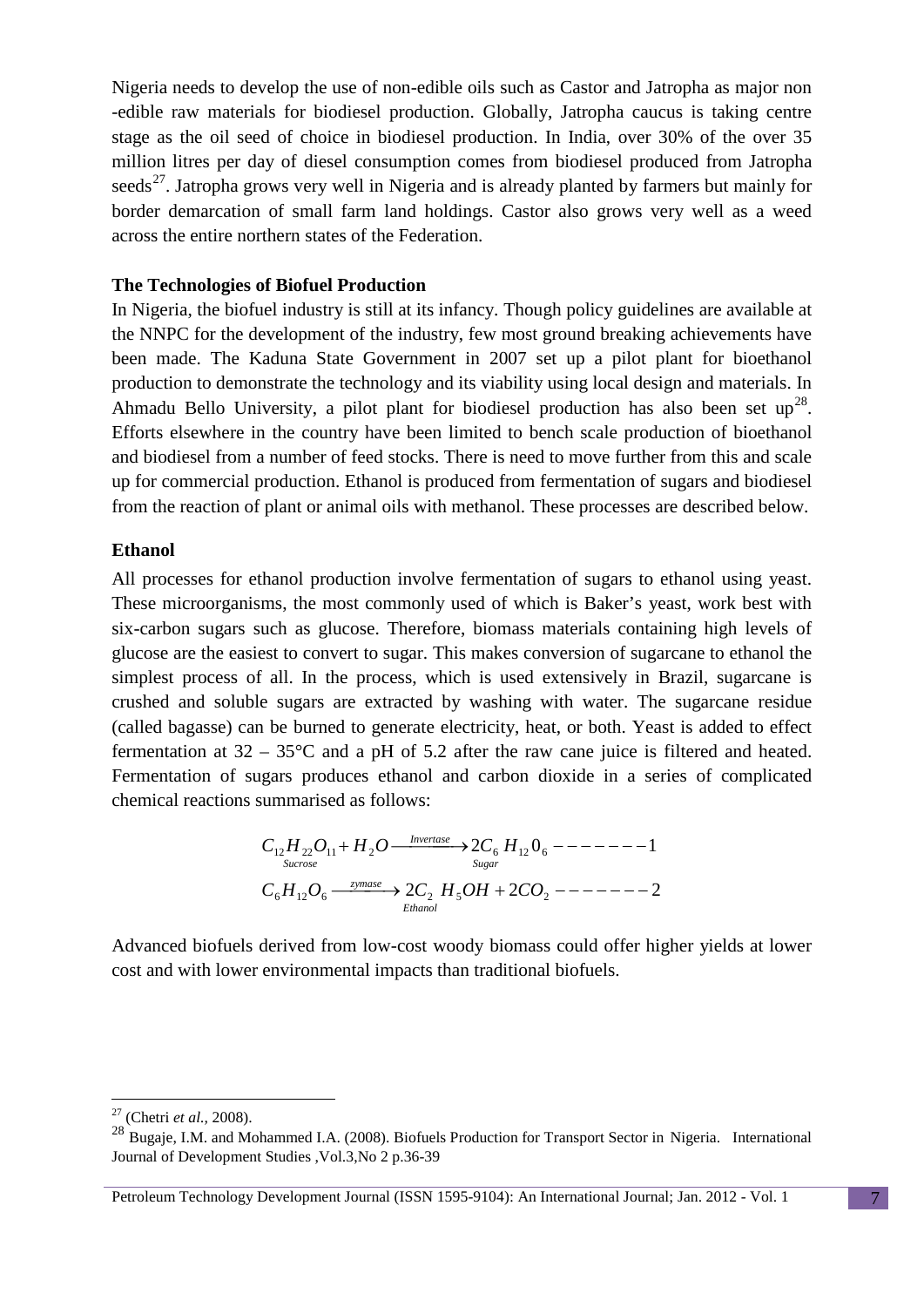| Density and phase   | $0.789$ g/cm <sup>3,</sup> liquid |
|---------------------|-----------------------------------|
| Solubility in water | Fully miscible                    |
| Melting point       | $-114.3^{\circ}C(158.8K)$         |
| Boiling point       | $78.4^{\circ}$ C $(351.6K)$       |
| Acidity             | 15.9 ( $H^+$ from OH group)       |
| Viscosity           | 1.20 $cP$ at 20 $^{\circ}C$       |

## **Table 2: Physical properties of ethanol**<sup>[29](#page-7-0)</sup>

## Table 3: Parameters of bioethanol compared with petrol<sup>[30](#page-7-1)</sup>

| Fuel          | Density | Viscosity                | Flash           | point   Caloric | Caloric | Octane | Fuel-      |
|---------------|---------|--------------------------|-----------------|-----------------|---------|--------|------------|
|               | (kg/l)  | $\text{(mm}^2\text{/s)}$ | $({}^{\circ}C)$ | value           | value   | Numbe  | Equivalent |
|               |         |                          |                 | (MJ/kg)         | (MJ/l)  |        |            |
|               |         |                          |                 |                 |         | (RON)  |            |
| <b>PMS</b>    | 0.76    | 0.6                      | $\leq 21$       | 42.7            | 32.45   | 92     |            |
| <b>BIOETH</b> | 0.79    | 1.5                      | $\leq 21$       | 26.8            | 21.17   | >100   | 0.65       |
| <b>ANOL</b>   |         |                          |                 |                 |         |        |            |

# **Biodiesel**

Biodiesel is produced by transesterification of large, branched triglycerides into smaller, straight chain molecules of methyl esters using an alkali or acid or enzyme as catalyst. Many studies have been done on the transesterification of Jatropha oil to produce biodiesel<sup>31</sup>. In these studies, transesterification of vegetable oils was noted to be is an important reaction that produces fatty and alkyl esters, and methyl and ethyl esters which are excellent substitutes for diesel fuel.

Two approaches for transesterification of vegetable oils for production of biodiesel are suggested. The first is a chemical one in which alcoholylsis of oils by methyl or ethyl alcohol in the presence of a strong acid or base produces biodiesel and glycol. The base-catalysed transesterification is much faster and less corrosive than the acid-catalyzed reaction. Thus alkali hydroxides are the most commonly used catalyst. However, if the feedstock has a high free fatty acid (FFA) content (as is common with rendered fats and spent restaurant oils), excess of alkali causes loss of the free fatty acids as their insoluble soaps. This decreases the final yield of ester and consumes alkali. As an alternative in these cases one can conduct an

<span id="page-7-0"></span> <sup>29</sup> Misau, I.M., Bugaje, I.M. and Mohammed, I.A. (2007). Pilot Plant for Fuel-grade Bioethanol Production from Sugarcane. International Workshop on Renewable Energy for Sustainable Development in Africa, organised by the National Centre for Renewable Energy Research and Development University of Nsukka Energy Research and Development University of Nsukka and the Italian Agency for new and Renewable Energy Technologies, Nsukka, Nigeria.

<span id="page-7-1"></span><sup>30</sup> Atadashi, I.M., Bugaje, I.M. and Mohammed, I.A. (2007). Design and Construction of Biodiesel Pilot Plant. First biofuels Conference in Nigeria organised by Executive Reach and Raw Materials Research and Development Council. (RMRDC), held at Yar'adua Centre, Abuia, Nigeria.

<span id="page-7-2"></span> $31$  Peterson, C. L., Wagner G. L., Auld D. L., (1983). Vegetable oil substitutes for diesel fuel, Transactions of the ASAE, 26(2), p. 322 - 327, p. 332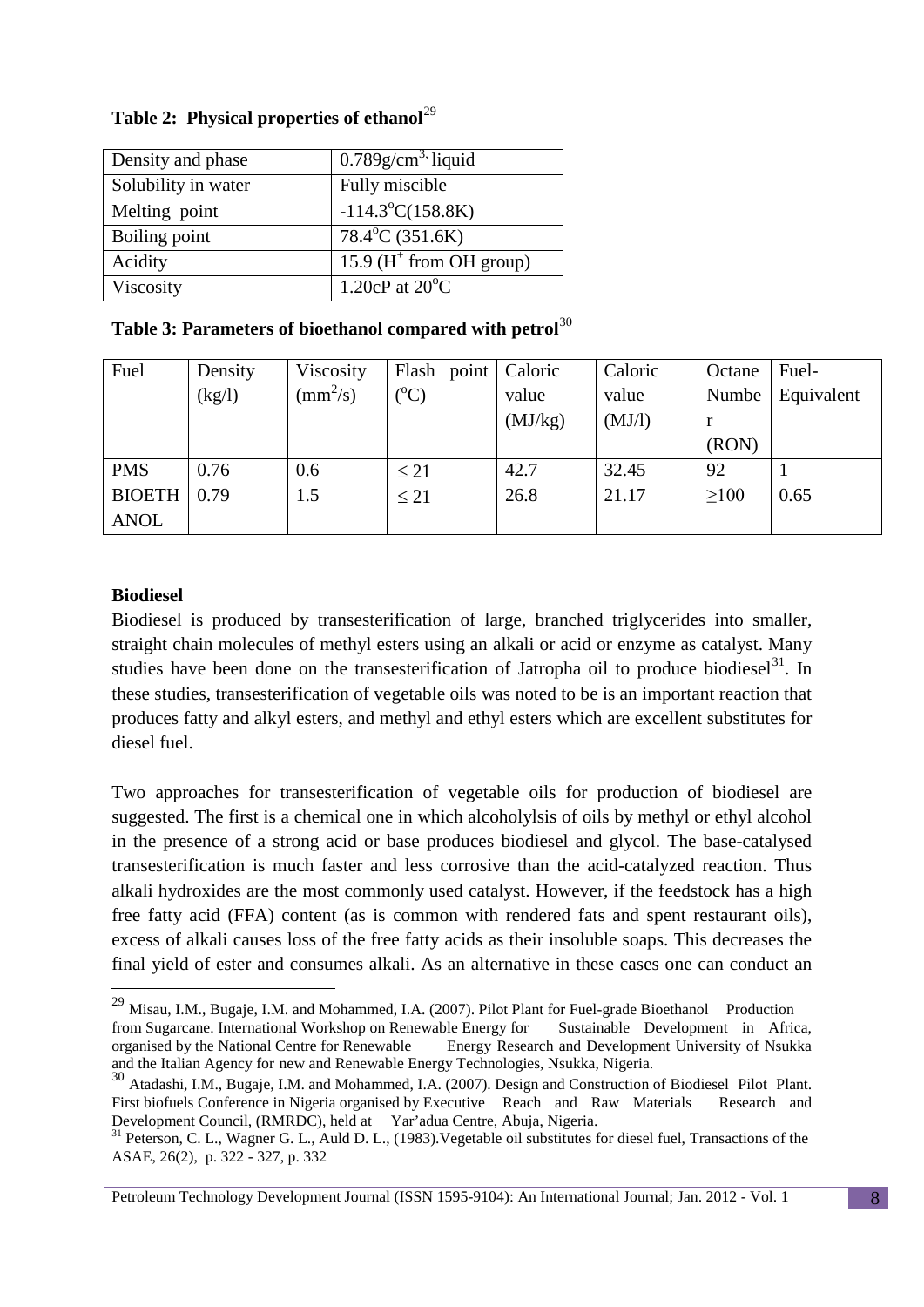acid-catalysed reaction that requires higher reaction temperature  $(100^0C)$  and longer reaction times than alkali catalysed reaction  $32$ .

The second approach is the enzymatic one in which lipase catalysed transesterification is carried out in no aqueous environments. Chemical transesterification is efficient in terms of reaction time. However, the chemical approach to synthesize biodiesel from triglyceride has its drawbacks, such as difficulty in the recovery of glycerol and the energy intensive nature of the process. In contrast, biocatalysts allow synthesis of specific alkalyl esters and usually recovery of glycerol and transesterification of glycerides with high free fatty acid content<sup>[33](#page-8-1)</sup>.

A common drawback in the use of enzymes-based process is the high cost of the enzymes. Immobilization of enzymes has generally been used to obtain reliable enzyme derivatives<sup>[34](#page-8-2)</sup>. There are three stepwise reactions with intermediate formation of diglycerides and monoglycerides resulting in the production of three moles of methyl esters and one mole of glycerol from triglycerides. The overall reaction is shown as Figure 2.

Transesterification process is a set of three consecutive chemical reactions between ester and an alcohol in the presence of a catalyst. Alkylesters in the carbon range  $C_{12} - C_{20}$  are the result and are known as biodiesel with glycerol as a by-product<sup>35</sup>.



**Figure 2: Transesterification reaction**

<span id="page-8-0"></span><sup>&</sup>lt;sup>32</sup> Shweta, S. Sharma, S. and Gupta, M.M. (2004). Biodiesel preparation by Lipase catalysed transesterification of Jatropha oil. Energy and Fuels 18 (11), 154.

<span id="page-8-1"></span><sup>&</sup>lt;sup>33</sup> Kaufman, K. R., German T. J., Patt, Derry J. (1986) Field evaluation of sunflower oil/diesel fuel blends in diesel engines. Transactions of the ASAE. 29(1), p. 2 – 9.

<span id="page-8-2"></span> $^{34}$  Dorado, M. P., Arnal J. M., Gomez, Gil A., Lopez F. J. (2002) The effect of a waste vegetable oil blend with diesel fuel on engine performance, Transactions of the ASAE, 45(3), p. 519 – 523.

<span id="page-8-3"></span><sup>&</sup>lt;sup>35</sup> Atadashi, I.M., Bugaje, I.M. and Mohammed, I.A. (2007). Design and Construction of Biodiesel Pilot Plant. First biofuels Conference in Nigeria organised by Executive Reach and Raw Materials Research and Development Council, (RMRDC), held at Yar'adua Centre, Abuja, Nigeria.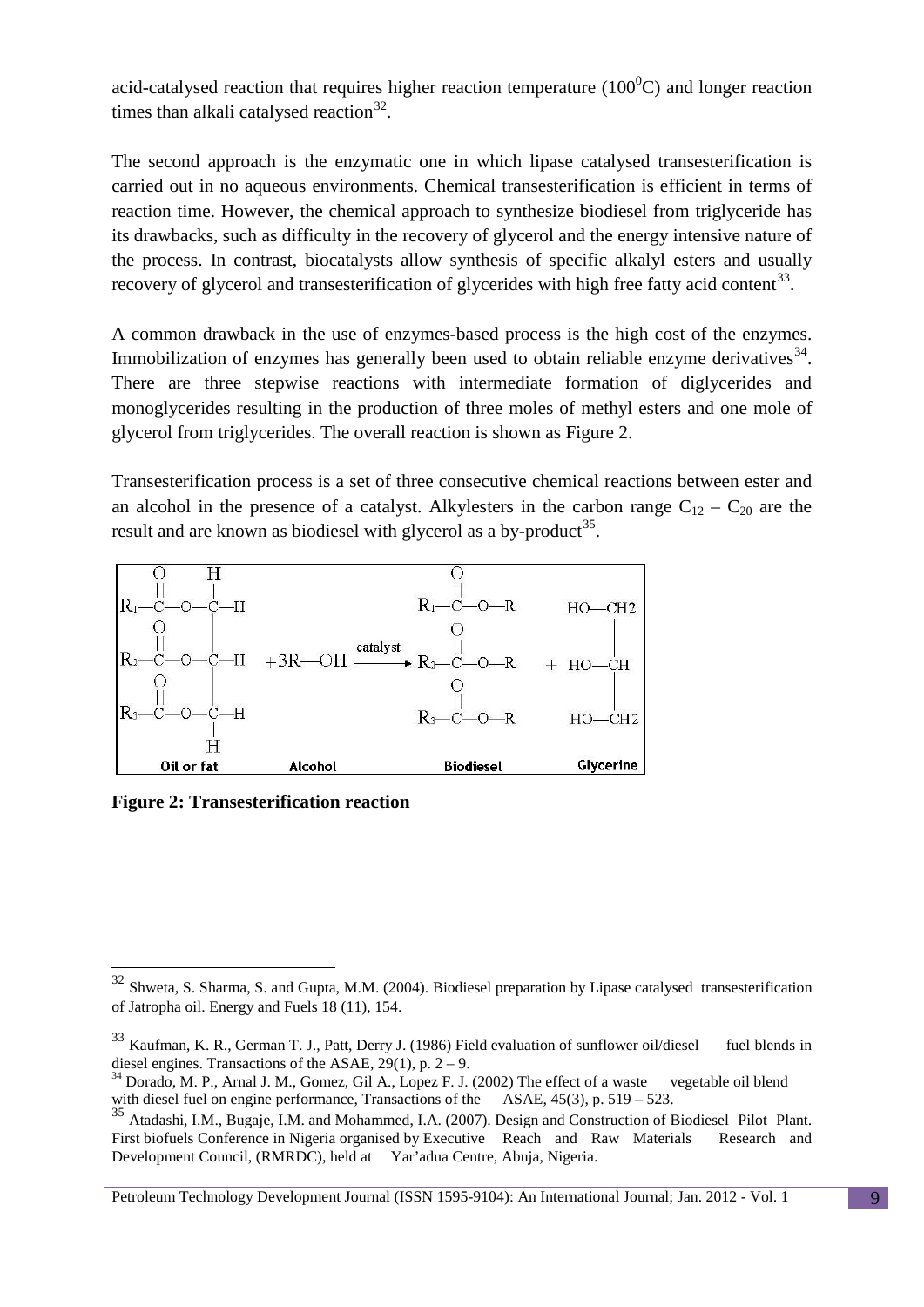| Fuel             | Density | Viscosity | Flashpoint | Caloric | Caloric | Cetane | Fuel        |
|------------------|---------|-----------|------------|---------|---------|--------|-------------|
|                  | (Kg/l)  | $mm^2/s$  | $^{(0}C)$  | value   | value   | Number | Equivalence |
|                  |         |           |            | (MJ/Kg) | (MJ/I)  |        |             |
| Diesel           | 0.84    |           | 80         | 42.7    | 35.87   | 50     |             |
| Rapeseed         | 0.92    | 74        | 317        | 37.6    | 34.59   | 40     | 0.96        |
| oil              |         |           |            |         |         |        |             |
| <b>Biodiesel</b> | 0.88    | 7.5       | 120        | 37.1    | 32.65   | 56     | 0.91        |

**Table 4: Parameters of biodiesel and pure oil in comparison with fossil diesel** [36](#page-9-0)

## **Biofuels and The Transport Sector**

Biofuels are a serious option to compete with petroleum products in the transport sector compared to other technologies such as hydrogen, because biofuel technologies are already well developed and available in many countries<sup>[37](#page-9-1)</sup>. Besides, the use of biofuel blends of  $10 -$ 20 percent requires no engine modification. Furthermore, there is now what is called Flexi-Fuel Vehicle (FFV) technology which is sufficiently well developed to allow the gradual introduction of biofuel in any country. FFV cars run with any type of fuel blend from pure gasoline to up 85% biofuel blend<sup>,[38,](#page-9-2)[39](#page-9-3)</sup>.

## **Biofuels and The Environment**

Biofuels are not only renewable and sustainable energy sources but are toxic-free and so more environmentally friendly than conventional petroleum-based fuels<sup>40</sup>. Biofuels are also biodegradable and therefore their accidental spillage is of no significant environmental hazard. The use of biofuels helps in reducing the accumulation of  $CO<sub>2</sub>$  in the atmosphere because the process by which plants make their food for growth is photosynthesis, which consumes atmospheric carbon dioxide in the presence of solar energy.

Another major advantage of biofuels is that their combustion does not lead to the emission of sulphur compounds into the atmosphere, unlike petroleum products. Sulphur compounds are hazardous to humans and also cause "acid rain" which is harmful to animal life<sup>[41](#page-9-5)</sup>. Thus biofuels are cleaner than petroleum-based fuels. Figure 3 shows the favourable impact of biodiesel blends on vehicle exhaust.

<span id="page-9-0"></span> <sup>36</sup> Peterson, C. L., Wagner G. L., Auld D. L., (1983).Vegetable oil substitutes for diesel fuel, Transactions of the ASAE, 26(2), p. 322 - 327, p. 332.

<span id="page-9-1"></span><sup>&</sup>lt;sup>37</sup> Bugaje, I.M. and Mohammed I.A. (2008). Biofuels Production for Transport Sector in Nigeria. International Journal of Development Studies ,Vol.3,No 2 p.36-39

<span id="page-9-2"></span> $38$  Lew, F. (2005). Biofuels for Transport: A Viable ? International Energy Agency (IEA), published September 2005.Available at: http//www.oecdobserver.org/

<span id="page-9-3"></span><sup>&</sup>lt;sup>39</sup> Rovere, E.L. (2004). The Brazilian Ethanol Programme: Biofuels for Transport. International Conference

<span id="page-9-4"></span>for Renewable Energies, Bonn, Germany, June,  $1 - 4$ , 2004.<br><sup>40</sup> Munoz, M., Moreno F., Morea J. (2004). Emissions of an automobile diesel engine fuelled with sunflower methyl ester, Transactions of the ASAE, 47(1), p. 5 –

<span id="page-9-5"></span><sup>&</sup>lt;sup>41</sup> Monyem, A., Van Gerpen J. H., Canakci M. (2001). The effect of timing and oxidation on emissions from biodiesel-fuelled engines. Transactions of the ASAE,  $44(1)$ , p.  $35 - 42$ .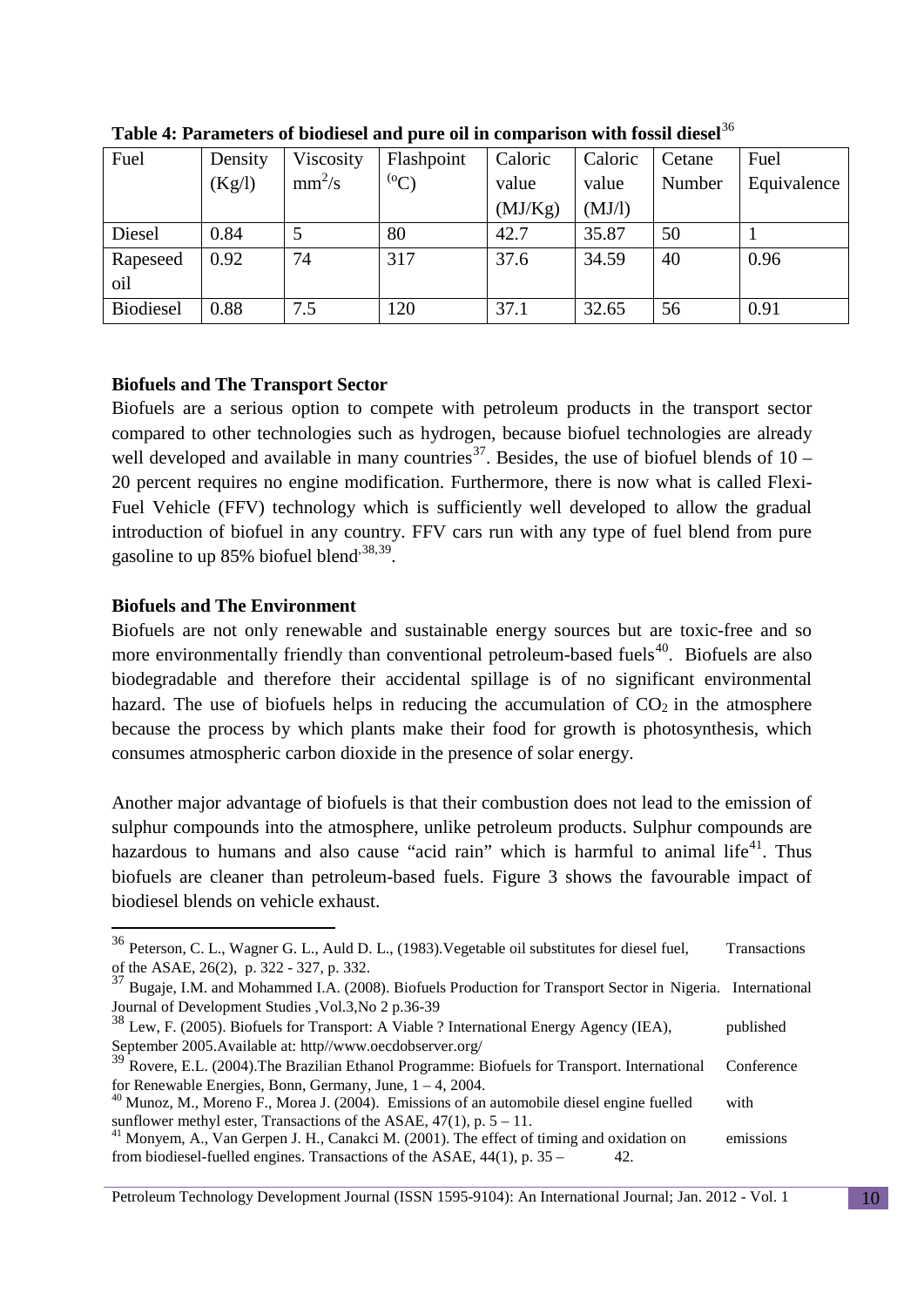Figure 3 : Biodiesel impact on exhaust emission<sup>[42](#page-10-0)</sup>



Average emission impacts of biodiesel for heavy-duty highway engines

(Source; Bugaje and Mohammed,2008.)

## **Performance of Biofuels as Transport Fuels**

Bioiesel as transport fuel has several virtues<sup>[43,](#page-10-1)[44](#page-10-2),[45](#page-10-3)</sup>. Its calorific value is up to 95% that of petroleum diesel and offers comparable engine power. It has slightly higher viscosity, and offers better lubricity than petroleum diesel; hence there is reduced wear of engine and injector pump. Biodiesels are non-toxic with no aromatics and are almost no sulphur. Biodiesels are biodegradable and increase the degradability of petroleum fuel when blended with them, thus any spillage of fuel does not contaminate the environment. They reduce greenhouse emissions since the  $CO<sub>2</sub>$  emitted when they are combusted is equal to the amount consumed by the plant during its growth period. They dissipate engine heat better than petroleum fuel. They do not necessitate serious engine and fuel system modification before use. The feedstock for their production is renewable. Bioethanol, for instance, has high octane rating and this prevents engine detonation (knocking) under load. Bioethanol withstands high compression ratio in an engine which leads to more power per stoke, greater efficiency and better economy.

Petroleum Technology Development Journal (ISSN 1595-9104): An International Journal; Jan. 2012 - Vol. 1 11

<span id="page-10-0"></span><sup>&</sup>lt;sup>42</sup>Bugaje, I.M. and Mohammed I.A. (2008). Biofuels Production Technology. Science and Technology Forum (STF), Zaria, Nigeria.

<span id="page-10-1"></span><sup>43</sup> Zhang, X. Peterson C., Reece D., Haws R., and Moeller, G. (1998) .Biodegradability of biodiesel in an aquatic environment. Transactions of the ASAE,  $41(5)$ , p.  $1423 - 1430$ .

<span id="page-10-2"></span> $^{44}$ NBB, (2005). Production and testing of ethyl and methyl esters, National Biodiesel Board, Available at:

<span id="page-10-3"></span>[http://www.nbb.org/resources/reportsdatabase /reports/gen/19941201 gen-005.pdf.](http://www.nbb.org/resources/reportsdatabase%20/reports/gen/19941201%20%09gen-005.pdf)<br><sup>45</sup>EBB, (2005). Biodiesel production statistics for 2004, European Biodiesel Board, Available at: Http://www.ebb-eu.org/stats.php., 2005.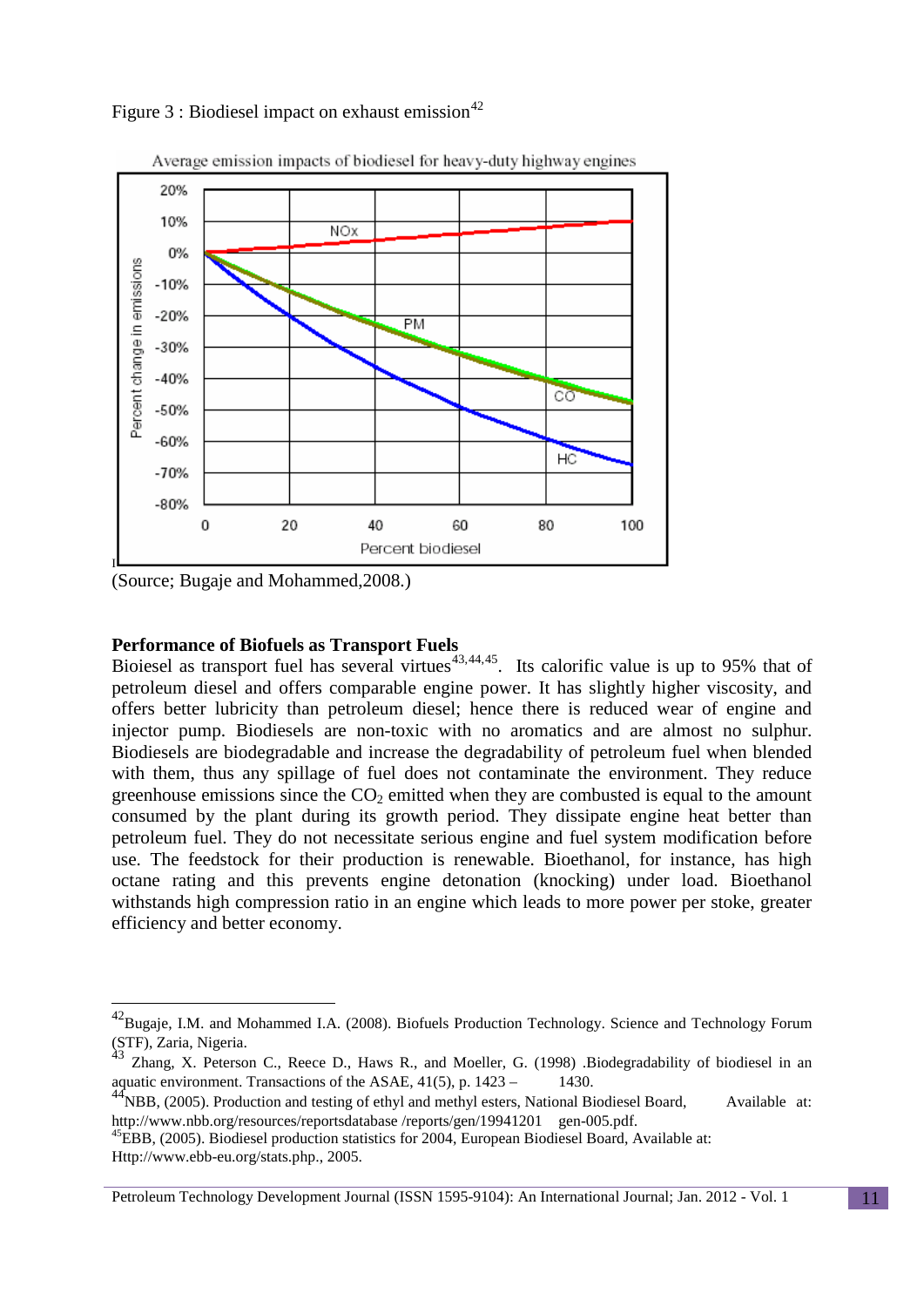Research has shown that using biodiesel could dispense with the negative engine conditions encountered by the use of straight vegetable oils  $(SVOs)$ . Kaufman<sup>[46](#page-11-0)</sup> successfully completed a 200-hour durability test using sunflower methyl ester (ME) to run a diesel engine. In another test, Kaufman<sup>[47](#page-11-1)</sup> ran four tractors on two blends of sunflower ME and petroleum diesel for a period of 7,616 hours (spanning more than three years) and found that bearing wear was normal and there were no power losses or injector and ring coking problems. In another work, two trucks fuelled with biodiesel and operated for a combined distance of 80,467 km showed normal rate of engine wear. Goodrum<sup>[48](#page-11-2)</sup> reported better results with peanut ME compared to the qualitative low-sulphur petroleum diesel (D2). Prankl *et al*<sup>[49](#page-11-3)</sup> ran 9 vehicles and 1 stationary engine over an interval of  $1 - 3$  engine oil drains using biodiesel made from rapeseed, sunflower and camelina oils with high iodine numbers and concluded that no unusual deposits were found in the engines.

While the suitability of biodiesel as a fuel is being researched, concurrent studies are also being conducted to determine the quality of the renewable fuel with respect to its emission products.

#### **Economics of Biofuel Production**

In the commercial development of liquid bio-fuels, high production cost still remains a critical issue. Today bio-fuel competitiveness depends on the national legislative frameworks and subsidies in the countries involved. Subsidies can be both agricultural aids and market incentives for the biofuels. In Nigeria, such legislative frameworks are yet to be enacted<sup>[50](#page-11-4)</sup>. However some NNPC policy guidelines have been issued and include 100% uptake agreement and tax-reliefs.

Biofuel production competes with the food industry because the feedstock used consists of edible food materials. Thus, the effect of producing oils for biofuel must be weighed against producing them for food needs. Alternatively, non-edible oils can be produced to serve as more convenient feedstock. Cheaper feedstock such as animal fats and spent or waste frying oils are increasingly being considered as feedstock, since they are claimed to be unhealthy for human and animal consumption due to their trans-fatty acids contents. However, these oils must be purified before esterification<sup>[51](#page-11-5)</sup>.

<span id="page-11-0"></span><sup>&</sup>lt;sup>46</sup>Kaufman, K. R., German T. J., Patt, Derry J. (1986) Field evaluation of sunflower oil/diesel fuel blends in diesel engines. Transactions of the ASAE,  $29(1)$ , p.  $2 - 9$ .

<span id="page-11-1"></span><sup>&</sup>lt;sup>47</sup>Kaufman, K. R., German T. J., Patt, Derry J. (1986) Field evaluation of sunflower oil/diesel fuel blends in diesel engines. Transactions of the ASAE,  $29(1)$ , p. 2 – 9.

<span id="page-11-2"></span><sup>&</sup>lt;sup>48</sup>Goodrum, J. W., Patel, W.J. and McClendon R. W. (1996) Diesel injector carbonisation by three alternative fuels, Transactions of the ASAE, 39(3), p. 817 – 821.

<span id="page-11-3"></span><sup>&</sup>lt;sup>49</sup>Prankl, H., Woergetter M., Rathbauer J., (1999). Technical performance of vegetable oil methyl esters with a high iodine number, The 4<sup>th</sup> Biomass Conference of the Americas, 29 August - 2 September, Oakland, California.

<span id="page-11-4"></span><sup>50&</sup>lt;br>Bugaie, I.M. and Mohammed I.A. (2008). Biofuels Production Technology. Science and Technology Forum (STF), Zaria, Nigeria.

<span id="page-11-5"></span> $51$ Schlautman, N. J., Schinstock, J. L., Hanna, M. A., (1986). Unrefined expelled soybean oil performance in a diesel engine, Transactions of the ASAE, 29(1), 70 – 73, 80.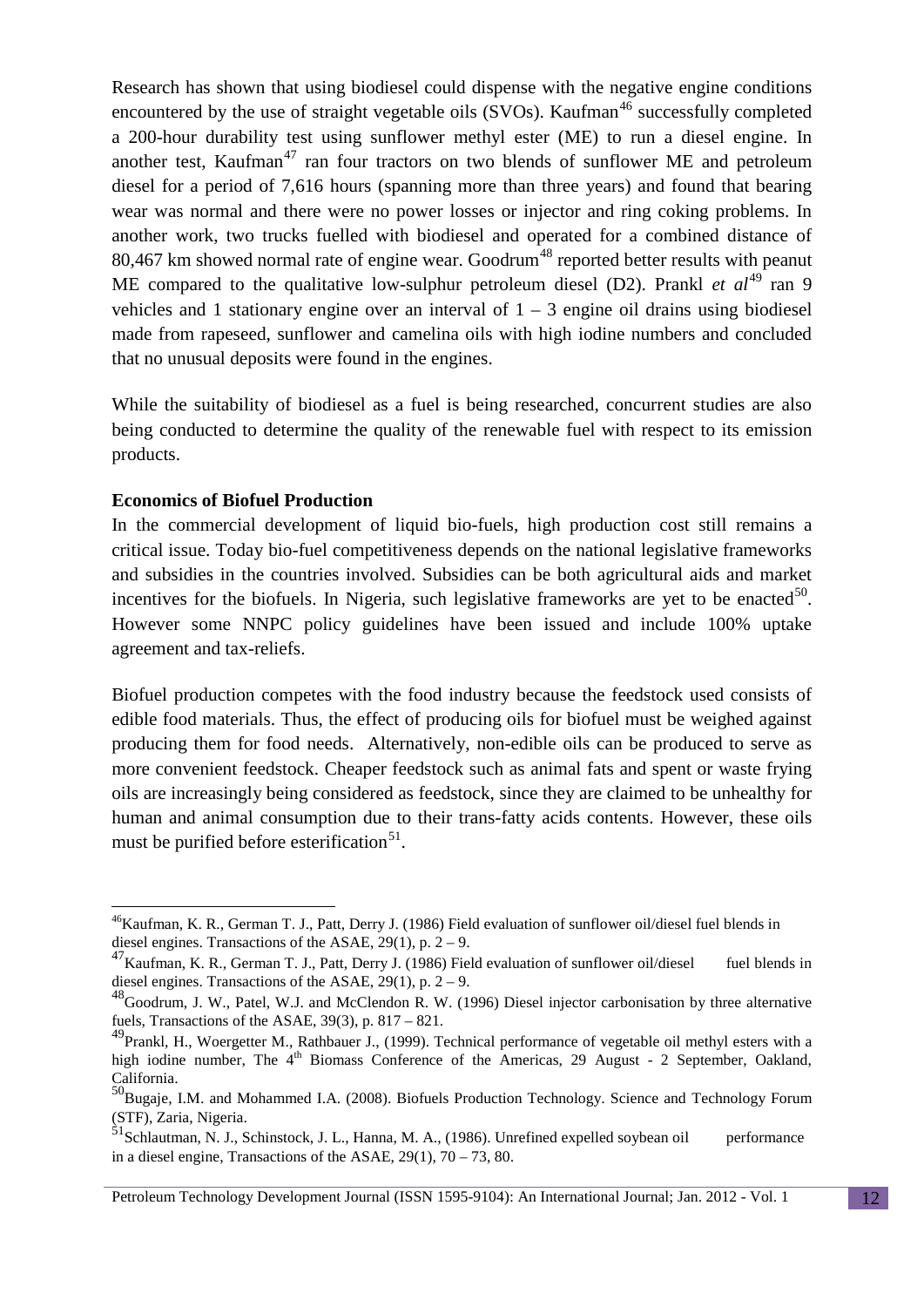It has been established that the dominant factor in biofuel production is the cost of feedstock, with capital equipment constituting only 7% of the final product cost. Shlautman<sup>[52](#page-12-0)</sup> observed that due to low oil yield and production costs, biofuel production on commercial basis is possible where government incentives exist. Such incentives are given to feedstock farmers, biofuel producers, marketers and/or users. For instance, the pump price for biodiesel in the US ranges between  $2 - 3$  times higher than that of petroleum fuel, but in Europe where subsides for biofuel exist, the two fuels have about the same price. For instance, Germany fully exempted biofuels and biofuel blends from motor-fuel tax until 2009<sup>[53](#page-12-1)</sup>.

In terms of production energy efficiency, cultivation of rapeseed for biodiesel would be more efficient than that of wheat for bioethanol. Kallivroussis <sup>[54](#page-12-2)</sup> found an energy output/input ratio of 4.5:1 arising from growing sunflower for biodiesel production and that production of biodiesel returns 3.2 units of energy for each unit used in production. Another advantage of biodiesel is that the by-products from its manufacture (e.g. glycerine and fertiliser) have economic value.

The cost of production of 10t/day (12,500liters/day) bioethanol plant is given in Table 5.

| <b>Materials</b> | Unit           | Costs US\$ |
|------------------|----------------|------------|
| Sugar juice      | <b>Tonnes</b>  | 2,500      |
| Steam            | Tonnes         | 7,700      |
| Electricity      | kW             | 80         |
| Cooling water    | m <sup>3</sup> | 50         |
| Process water    | m <sup>3</sup> | 70         |
| Sulphuric acid   | kg             | 100        |
| Salts            | litre          | 600        |
| Ant-foam         | litre          | 160        |
| Yeast            | kg             | 1300       |
|                  |                |            |
|                  | Total          | 12,560     |

## **Table 5: Production cost in a bioethanol plant[55](#page-12-3)**

<span id="page-12-3"></span>

<span id="page-12-0"></span><sup>&</sup>lt;sup>52</sup>Schlautman, N. J., Schinstock, J. L., Hanna, M. A., (1986). Unrefined expelled soybean oil performance in a diesel engine, Transactions of the ASAE,  $29(1)$ ,  $70 - 73$ , 80.

<span id="page-12-1"></span> $^{53}$  USDA, (2005). Synthetic diesel may play a significant role as renewable fuel in Germany. Production Estimates and Crop Assessment Division.

<span id="page-12-2"></span>Estimates and Crop Assessment Division. 54Kallivroussis, L., Natsis A., Papadakis G. (2002). *The energy balance of sunflower production for biodiesel in Greece*, Biosystems Engineering, 81(3), p. 347 – 354<sup>55</sup> Rodrigues, 2006

Petroleum Technology Development Journal (ISSN 1595-9104): An International Journal; Jan. 2012 - Vol. 1 13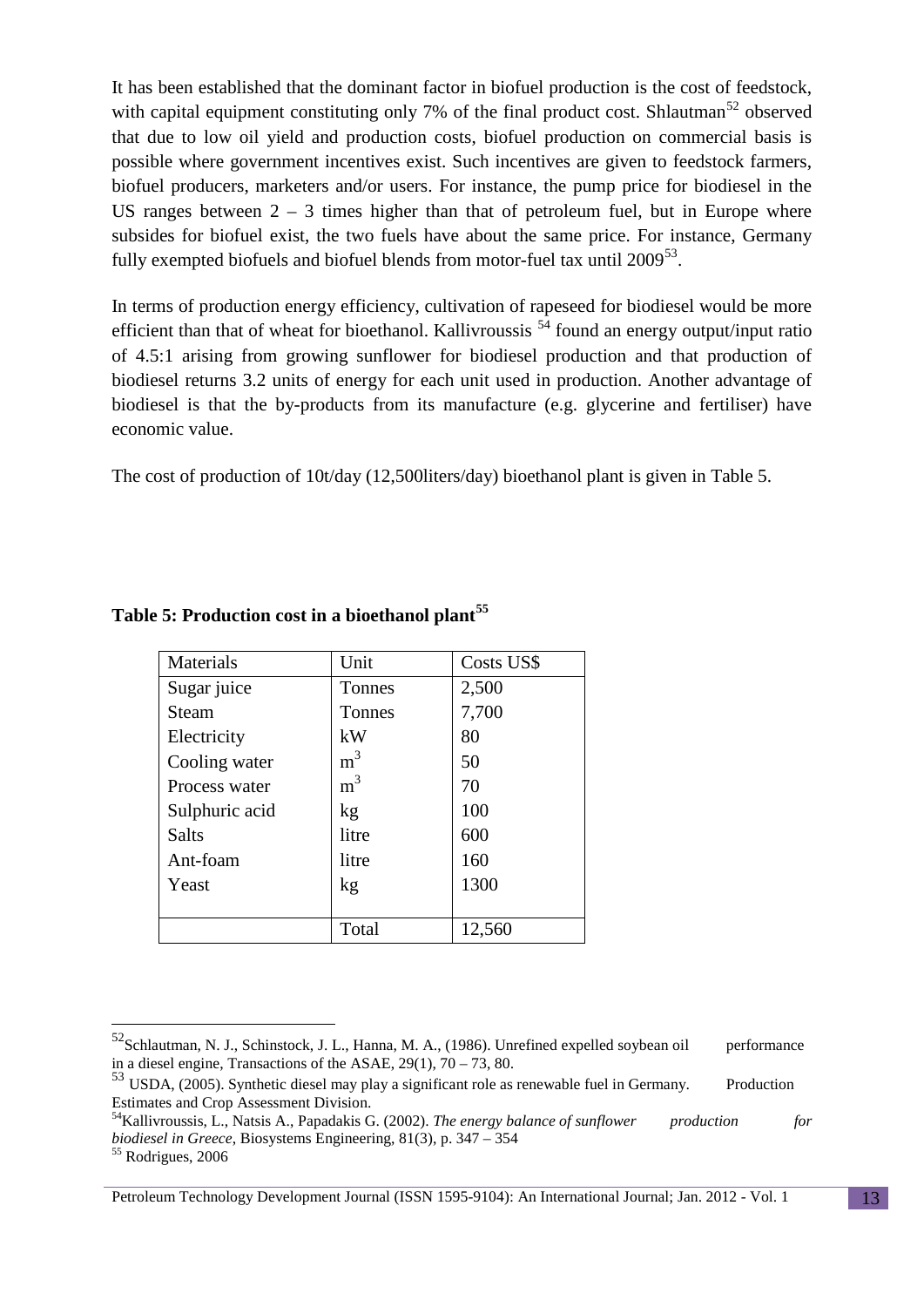## **Biofuels Quality Assessment**

Biofuels are currently produced in many countries and are required to some recognized legislation/standard specifications such as ASTM D6751, EN14214, DIN 51606 and ON C1191 in the US, EU, Germany and Austria respectively. This was done to ensure that some minimum standards as regards regulated emissions are complied with. Several analytical methods are employed in assessing biofuel quality, but the common ones are chromatographic and spectroscopic methods<sup>[56](#page-13-0)</sup>.

Some studies have been conducted on exhaust emissions of biofuel to determine their effects on health and the environment. It has been found that the black fumes from diesel engines were reduced by 86% when B100 was used compared to that of petroleum fuel. Researchers reported that exhaust emissions from MEs of rapeseed, soybean and animal fat have lower soot, hydrocarbons, carbon monoxide, gum deposit and particulate matter (up to 39% less) concentrations than those of petroleum fuel<sup>[57,](#page-13-1)[58](#page-13-2),59</sup>. This is mainly because biofuels do not contain sulphur. There is therefore a lower chance of acid rain than for petroleum fuel. Even the odour of emissions of biofuel was found to be less offensive than that of nitrogen oxides  $(NO<sub>x</sub>)$ . However, there are several reports indicating slightly higher concentrations of the particulate matter for biofuel than for petroleum<sup>[60](#page-13-4),[61,](#page-13-5)[62](#page-13-6)</sup>.

## **Problems Associated With Biofuels**

Apart from the higher  $NO<sub>x</sub>$  in biodiesel emissions, there are a few other reported drawbacks of biofuels which include the following: Fuel ethanol is produced from biologically renewable feedstock. With the development of sustainable and environmentally sensitive agricultural production methods, the impact of farming practices is very minimal<sup>[63](#page-13-7)</sup>.

- a. Biofuels sometimes degrade natural rubber and plastics.
- b. Using biofuels entails more frequent changes of fuel filters because they clog fuel lines and filters.
- c. There is fire hazard if rags soaked with biofuel are piled due to oxidation which can cause spontaneous combustion.
- d. Biofuels have a shelf life of 6 months; hence its production should be tailored to meet

<span id="page-13-0"></span> <sup>56</sup>Knothe, (2001). Analytical methods used in the production and fuel quality assessment of biodiesel, Transactions of the ASAE,  $44(2)$ , p.  $193 - 200$ .

<span id="page-13-1"></span> $^{57}$ Peterson, C. and Reece D. (1996). Emission characteristics of ethyl and methyl ester of rapeseed oil compared to low sulphur diesel control fuel in a chassis dynamometer test of a picking truck, Transactions of the ASAE,  $39(3)$ , p.  $805 - 816$ .

<span id="page-13-2"></span> $58$ Clarke, N. N. and Lyons D. W. (1999). Class 8 truck emissions testing: the effects of test cycles and data on biodiesel operation, Transactions of the ASAE, 42(5): p. 1211-1219.

<span id="page-13-3"></span><sup>59</sup> Munack, A., Schroeder O., Krahl J., Buenger J. (2001). Comparison of relevant exhaust gas emissions from biodiesel and fossil fuel, Agricultural Engineering International, 2001, Available at: [http://cigr-](http://cigr-ejournal.tamu.edu/Volume3.html)

<span id="page-13-4"></span>[ejournal.tamu.edu/Volume3.html.](http://cigr-ejournal.tamu.edu/Volume3.html)<br>
<sup>60</sup>Clarke, N. N. and Lyons D. W. (1999). Class 8 truck emissions testing: the effects of test cycles and data on biodiesel operation, Transactions of the ASAE, 42(5): p. 1211-1219.

<span id="page-13-5"></span> $<sup>61</sup>$  Munack, A., Schroeder O., Krahl J., Buenger J. (2001). Comparison of relevant exhaust gas emissions from</sup> biodiesel and fossil fuel, Agricultural Engineering International, 2001, Available at: http://cigr-<br>ejournal.tamu.edu/Volume3.html.

<span id="page-13-6"></span>Munoz, M., Moreno F., Morea J. (2004). Emissions of an automobile diesel engine fuelled with sunflower methyl ester, Transactions of the ASAE,  $47(1)$ , p.  $5 - 11$ .

<span id="page-13-7"></span><sup>63</sup>NBB, (2002). Biodiesel production and quality. National Biodiesel Board,

http://www.biodiesewl.org/pdffiles/fuelfactsheets/prod quality.pdf. Accessed 13 June 2005.